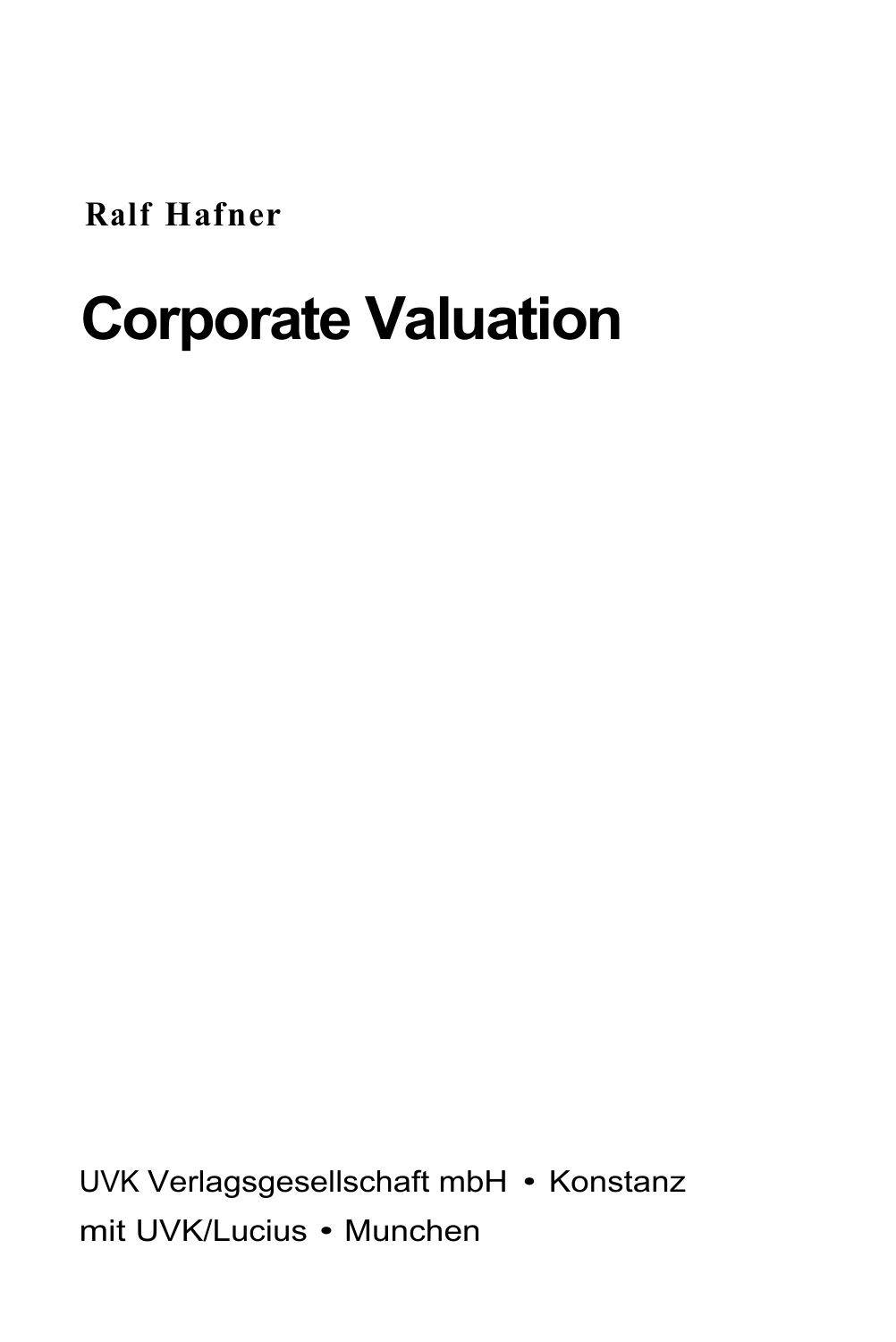## Contents

| Preface |                                                                                                                                | 5  |
|---------|--------------------------------------------------------------------------------------------------------------------------------|----|
|         | <b>How to Use this Book</b>                                                                                                    | 7  |
| 1       | <b>Introduction</b>                                                                                                            | 11 |
| 2       | <b>Discounted Cash Flow Valuation (DCF Valuation)</b>                                                                          | 15 |
| 2.1     | <b>DCF Valuation Models</b>                                                                                                    | 17 |
| 2.2     | <b>Enterprise DCF Valuation</b>                                                                                                | 21 |
| 2.2.1   | Company Analysis                                                                                                               | 23 |
| 2.2.2   | Projection of Future Free Cash Flows                                                                                           | 27 |
| 2.2.3   | Estimation of Weighted Average Cost of Capital (WACC)                                                                          | 32 |
| 2.2.4   | Calculation of Terminal Value                                                                                                  | 40 |
| 2.2.5   | Computation of Present Values, Derivation of a Range of Enterprise<br>Values, Sensitivity, Scenario and/or Simulation Analysis | 44 |
| 3       | <b>Comparable Companies Analysis</b>                                                                                           | 47 |
| 3.1     | <b>Standard Multiples</b>                                                                                                      | 49 |
| 3.2     | Finding Comparable Companies                                                                                                   | 55 |
| 3.3     | Preparation of Figures                                                                                                         | 56 |
| 3.4     | Derivation of a Value Range                                                                                                    | 57 |
| 4       | <b>Precedent Transactions Analysis</b>                                                                                         | 59 |
| 5       | <b>Further Valuation Methods</b>                                                                                               | 65 |
| 5.1     | <b>LBO</b> Valuation                                                                                                           | 65 |
| 5.2     | Option-Based Valuation                                                                                                         | 69 |
| 5.3     | <b>Asset-Based Valuation</b>                                                                                                   | 71 |
| 5.4     | <b>APV</b> Valuation                                                                                                           | 72 |
| 5.5     | <b>Equity DCF Valuation</b>                                                                                                    | 75 |
| 6       | <b>From Enterprise Value to Equity Value</b>                                                                                   | 79 |
| 6.1     | Cash and Cash Equivalents                                                                                                      | 79 |
| 6.2     | Holdings in Other Companies, Non-Controlling Interests and Other<br><b>Assets Valued Separately</b>                            | 82 |